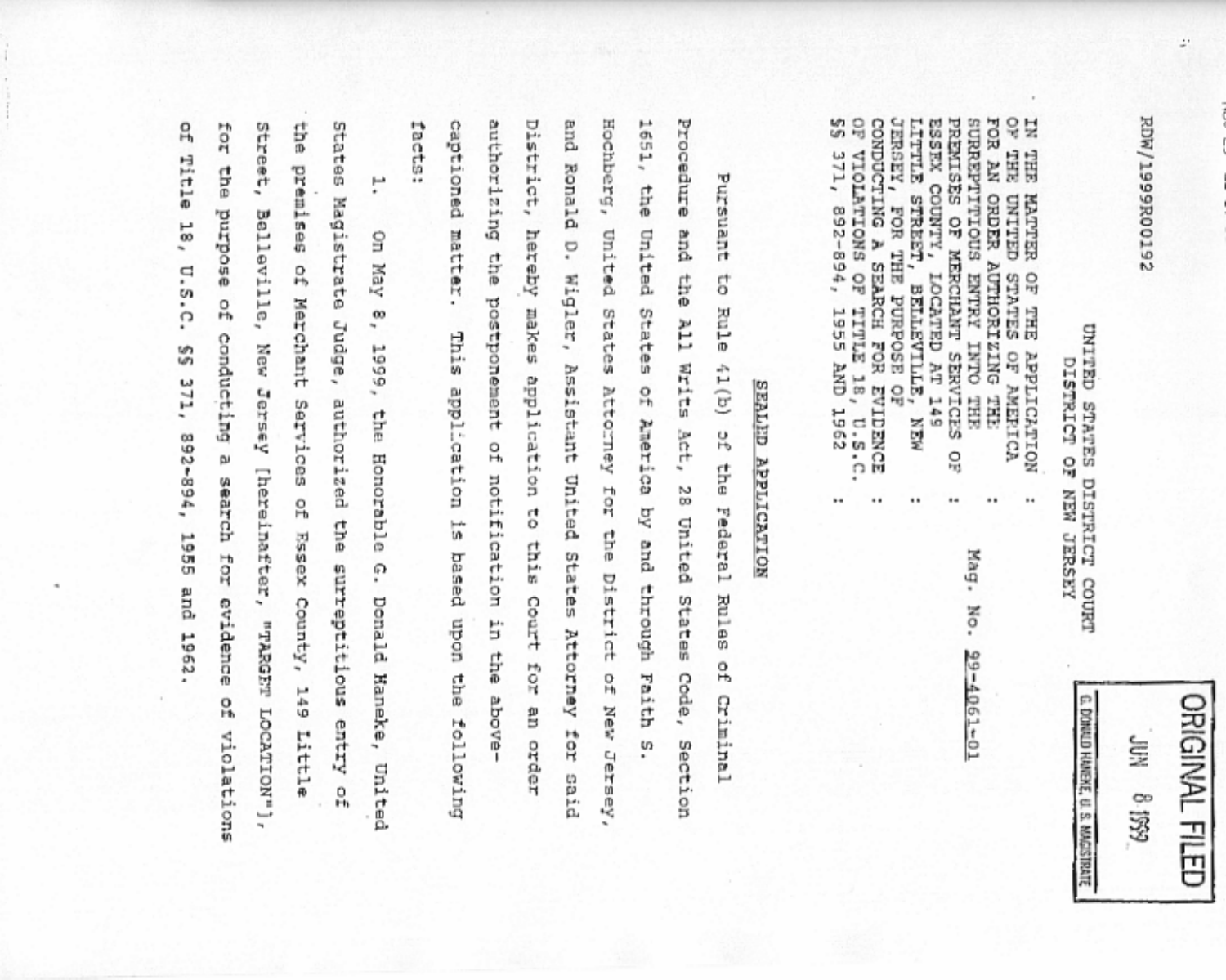The May 8, 1999 application sought authority to: (1)  $2.$ search for and seize encryption key related pass phrases from Nicodamo S. Scarfo's computer located in the TARGET LOCATION by installing a specialized computer program to search for and seize computer passwords and keys which would allow the Government to read and interpret data that was previously seized pursuant to a search warrant on January 15, 1999, as well as those to be seized under this present court Order; (2) search for and seize business records in whatever form they are kept; and (3) install and leave behind software, firmware, and/or hardware equipment which will monitor the inputted data entered on Nicodemo S. Scarfo's computer by recording the key related information as they are entered.

 $\cdot$  :

The recovery of the computer key related information 3. from Nicodamo S. Scarfo's computer located in the TARGET LOCATION are necessary to allow the Government to capture the password necessary to decrypt computer files seized lawfully pursuant to the court authorized search warrant executed on January 15, 1999, as well as those to be seized under this present court Order.

4. On May 10, 1999, agents of the Federal Bureau of Investigation ["F.B.I."] surreptitiously entered the TARGET LOCATION and installed and left behind software, firmware, and/or hardware equipment which would monitor the inputted data entered on Nicodemo S. Scarfo's computer by recording the key related information as it was entered.

 $\overline{2}$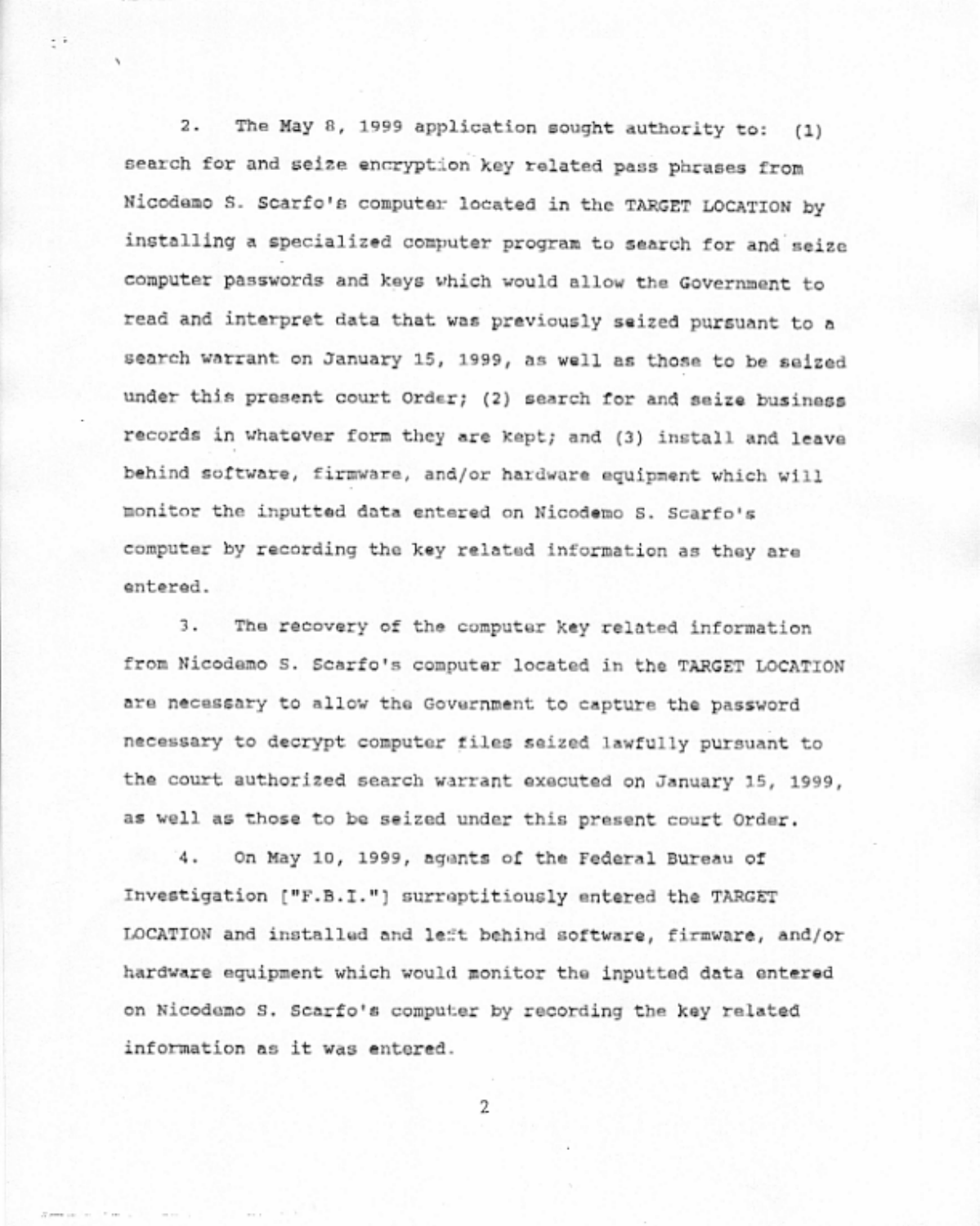Sometime in late May, 1999, Nicodemo S. Scarfo removed 5. his computer from the TARGET LOCATION. The F.B.I. has received information that Scarfo's computer should be returned to the TARGET LOCATION in the near future. As of this date, Nicodemo S. Scarfo's computer is still not in the TARGET LOCATION. As such, agents of the F.B.I. are currently unable to complete their installation, maintenance, and removal of the software, firmware, and hardware.

6. In the May 8, 1999, Affidavit in Support of Application, court authorization was requested to delay notification that an Order was obtained and executed for a period until such time when the F.B.I. had completed their installation, maintenance, and removal of the software, firmware, and hardware. In addition, the May 8, 1999, Application, Affidavit, Order and all documents relating thereto were sealed until further order of the Court because the investigation was continuing and could be seriously compromised by premature disclosure.

7. I respectfully submit that the continuing nature of this investigation, taken together with the negative impact of premature disclosure upon the case, constitutes good cause to order the postponement of notification in the above-captioned matter.

Therefore, it is respectfully requested that this Court 8. grant an Order postponing the notification of the May 8, 1999 Application, Affidavit, Order and all documents relating thereto for a period of 30 days from the date of the Court's Order or

3